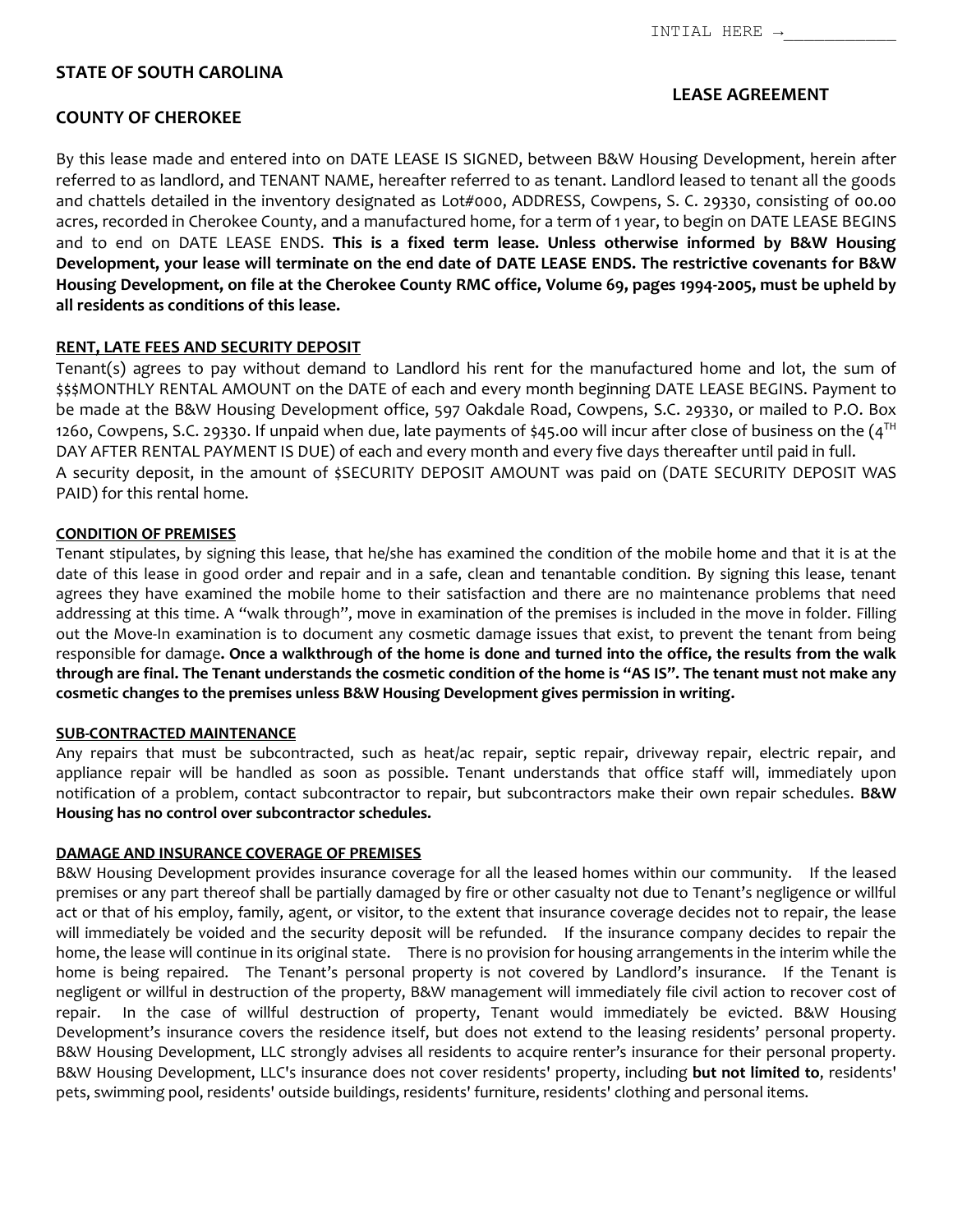INTIAL HERE →\_\_\_\_\_\_\_\_\_\_\_

## **SINGLE FAMILY RESIDENTIAL HOUSING**

Manufactured homes within the B&W Housing Development community are single-family housing. Single families are defined as a single entity without extended family of any kind. Extended family includes, but is not limited to, parents of adult tenants, grandparents, aunts, uncles, cousins, brothers, sisters, etc. Exceptions for elderly or ill family members will be considered when prior request is made to B&W Housing Development management **in writing**. Temporary visits, under one week, are allowed with written manager approval **and proper vetting through our office.** Adult visitors staying overnight **WILL** be required to be vetted for criminal record, with resident responsible for the cost of acquiring said record. Residents are responsible for the actions of their guests at all times. All residences within our community are serviced by septic tanks. Due to this, a maximum of two persons per bedroom, with the exception for infants under the age of eighteen months, will be allowed. Housing and Urban Development defines bedrooms as rooms with a closet and with a door that separates the space from the main living area.

There are to be no other living accommodations placed on the lots, at any time, other than the manufactured home placed there by B&W Housing Development.

### **BUSINESSES ON LEASED PROPERTY**

Only businesses that involve very limited traffic (no more than three vehicles per day, such as computer repair, typing, etc.) to a resident's home, may operate inside leased property. Businesses that involve larger amounts of traffic, (including, but not limited to car repair, beauty salons, etc.) are prohibited. Businesses must register with, and be approved by, management of B&W Housing Development before operation begins. Businesses required by law to obtain a business license, or health department license must have this license posted inside the premises at all times. B&W Housing Development reserves the right to restrict business operations at any time based on traffic or safety considerations.

#### **RIGHT OF INSPECTION**

By South Carolina law, B&W Housing Development has the right, with 24-hour notice, to inspect the inside and outside of each rental home within our community **for any purpose**. Inspections will be done between the hours of 9am-6pm, weekdays. B&W Housing Development strives to do quarterly inspections, although the number of inspections that will be done may vary. Violations found during inspection must be taken care of within **fourteen** days of notification of offense. B&W Housing manager will re-inspect the residence to make sure the problem has been rectified. B&W Housing Development reserves the right to enter any residence in our community, at any time, in case of emergency. Tenant may not change locks without permission from B&W Housing Development management in writing. If locks are changed, a copy of the new key must be supplied to B&W Housing Development office within two days after locks are changed.

### **PETS ON THE PREMISES**

**ANIMALS OF ANY KIND INSIDE THE LEASED RESIDENCE ARE NOT ALLOWED**, with the exception of registered service animals. **If resident has an emotional support animal, the B&W Housing office must have a certificate authenticating that a local doctor says the animal is an emotional support animal. Animals with an internet certification will not be allowed. There is a maximum of one support animal in the residence. Having any other animal inside of your leased residence at any time is a violation of your lease agreement**. Having an animal inside of your leased residence at any time is a violation of your lease agreement. If inside animals of any kind are found in your leased residence, B&W Housing will require that it be removed immediately. If the animal is not removed from the residence, this is a violation of your lease agreement and eviction will be filed at the Cherokee County Magistrate office. Rental residents are allowed to have a limit of two outside dogs, but are required to carry renters' insurance that will cover liability on the animals on the property and residents must keep the animals restrained in accordance with Cherokee County Animal Control laws. B&W Housing contacts all insurance company to ensure that the insurance covers the animals on the property. B&W Housing requires that each resident that carries renter insurance must provide an up-to-date copy to the office before any animals are allowed on the premises. Absolutely no exotic animals or farm animals will be allowed on the premises. If your pets become a nuisance in any manner (constant barking, running loose, etc.) they must be removed from the property.

#### **ALTERATIONS TO PREMISES**

Alterations to the premises, of any kind, must have the advance written consent of B&W Housing Development management. No trees are to be cut off the property, with the exception of written permission by management for dead trees or trees growing too close to a residence.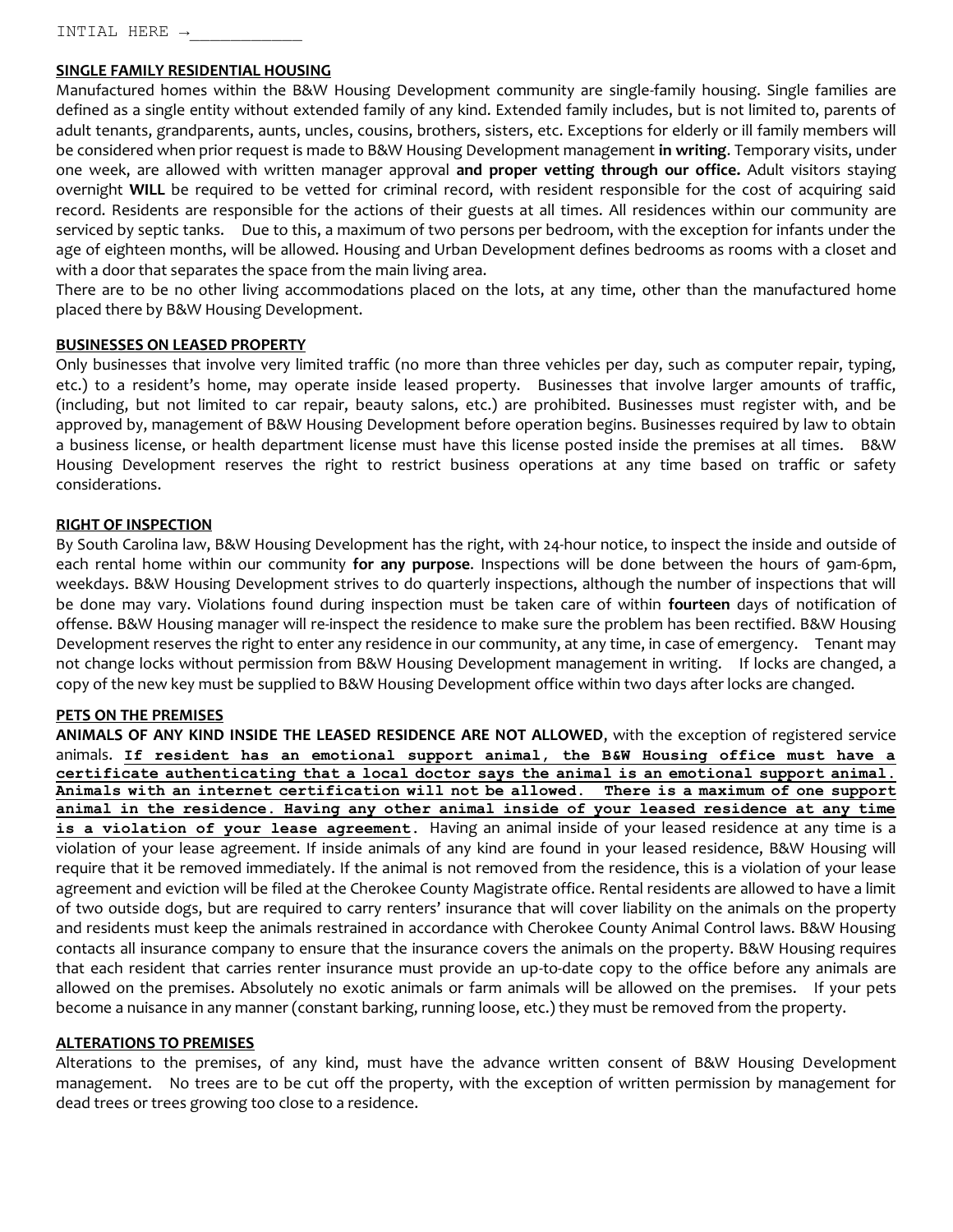### **CONDUCT ON THE PREMISES**

Obnoxious or offensive activity which disturbs the neighborhood in any manner will not be allowed. This type of behavior includes, but is not limited to, loud music (music that can be heard outside the residence where the music is coming from or music played outside that can be clearly heard by the neighbor next door), offensive activity associated with drinking, **vulgar and profane talk outside the residence**, family disputes, police action of any kind, or the use of any type firearm, or weapon within one thousand yards of any residence, or any gathering that infringes on the rights of others' peaceful enjoyment of their premises or **traffic and parking infringes on other residents property**. Police action for the safety and security of our residents and their guests is not considered an offensive activity, unless it stems from the disruptive behavior of the resident or guests. Firearms and weapons are defined as any object that could constitute a threat to a person or property. Residents, of any age, are not allowed on other residents' leased property at any time without the permission of an adult resident who resides at that property. This includes walking or driving through another resident's yard. **There are to be no signs on any property that include profanity or vulgarity of any type. No trespassing signs are not allowed. If you have problems with other tenants in your yard, contact the B&W Housing Development office.**

## **RESIDENTS UNDER 18 YEARS OF AGE**

Parents are responsible for the actions of their minors and any person visiting with the adults in the household or their minors at all times. There is a development curfew for all residents under the age of 18. **B&W Housing community curfew of one hour past dark.** Minors found by management or reported by adult residents to management outside of their parent's leased property after dark without their own parent with them will be a violation of the parents' lease. Two incidences of activity of this type will void the parent's lease. Due to safety concerns for drivers and minors alike, minors are not allowed to play ball in the street. Basketball goals are not to be erected within ten feet of the roadway. Permission for the riding of bicycles, non-motorized scooters, etc. within our community will be left to each parent's discretion. B&W Housing Development owners urge parents not to let their children play on or near the roadways at any time unless the parent is within eyesight of the child.

### **YARD MAINTENANCE**

Residents are responsible for their own yard maintenance. Grass must be kept mowed and weed-eated lower than **6 inches** in height. Yards are defined as the grassy spaces on your leased property that extend from the edge of the nearest roadway to the back edge of your leased property. If the grass on your leased premises exceeds **6 inches** in height, you may receive notification from management that you have 14 days to have your grass cut. If you do not have your grass cut within **14 days** of the notification, B&W Housing Development management has the right to hire someone to cut and weed eat your grass and the resident will be financially responsible for the cost of this service. **If the resident requests their grass to be arranged to be cut, grass cutting services must be paid before the grass is cut.**

# **VEHICLES**

Each leased residence within our community has a structured driveway. Due to location of septic tanks, driveways within our community vary in location to the home. Vehicles are to be parked **only** in driveways. **Parking of vehicles on the grass is forbidden as well as parking within 10 feet of the paved street.** There must be no vehicle on the leased premises for more than thirty days without a current tag. Any resident that has a vehicle on the leased premises without a current tag for more than thirty days will receive a notice to remove the vehicle from the premises within **fourteen** days of notification. If the vehicle is not removed, B&W Housing Development reserves the right to have the vehicle towed and the resident will be responsible for the cost of towing. This service must be paid for when completed. There must be no disturbances caused by a resident's vehicle or any person visiting with them. Due to safety concerns, vehicles not required by law to have a registered tag, such as mopeds, motorized scooters, four wheelers, go carts, etc., are not to be operated on community roads. There is to be no driving on grassy surfaces on any yards for any reason.

### **TRASH DISPOSAL**

**Trash receptacles are to be used by residents for household trash only. Due to safety and health concerns, outside trash receptacles at each residence, with the exception of Cherokee County Waste Management receptacles, which the county empties, are prohibited. Trash must be disposed of in the trash receptacles provided for residents. Only household trash is to be placed inside the trash receptacles. Furniture, appliances, metal objects, tires, building materials, etc. (anything other than household trash) are to be taken to the Cherokee County landfill. The trash receptacles are provided as a service to the residents in our community. Trash must be placed inside the receptacles, not on the ground around them. Trash is not to be stacked in a vehicle on any leased property, on the deck, under the home, or anywhere on the property. Any recycling materials must be kept in containers on the property. No metal, aluminum, cardboard, etc. recycling is to be scattered on the property at any time.**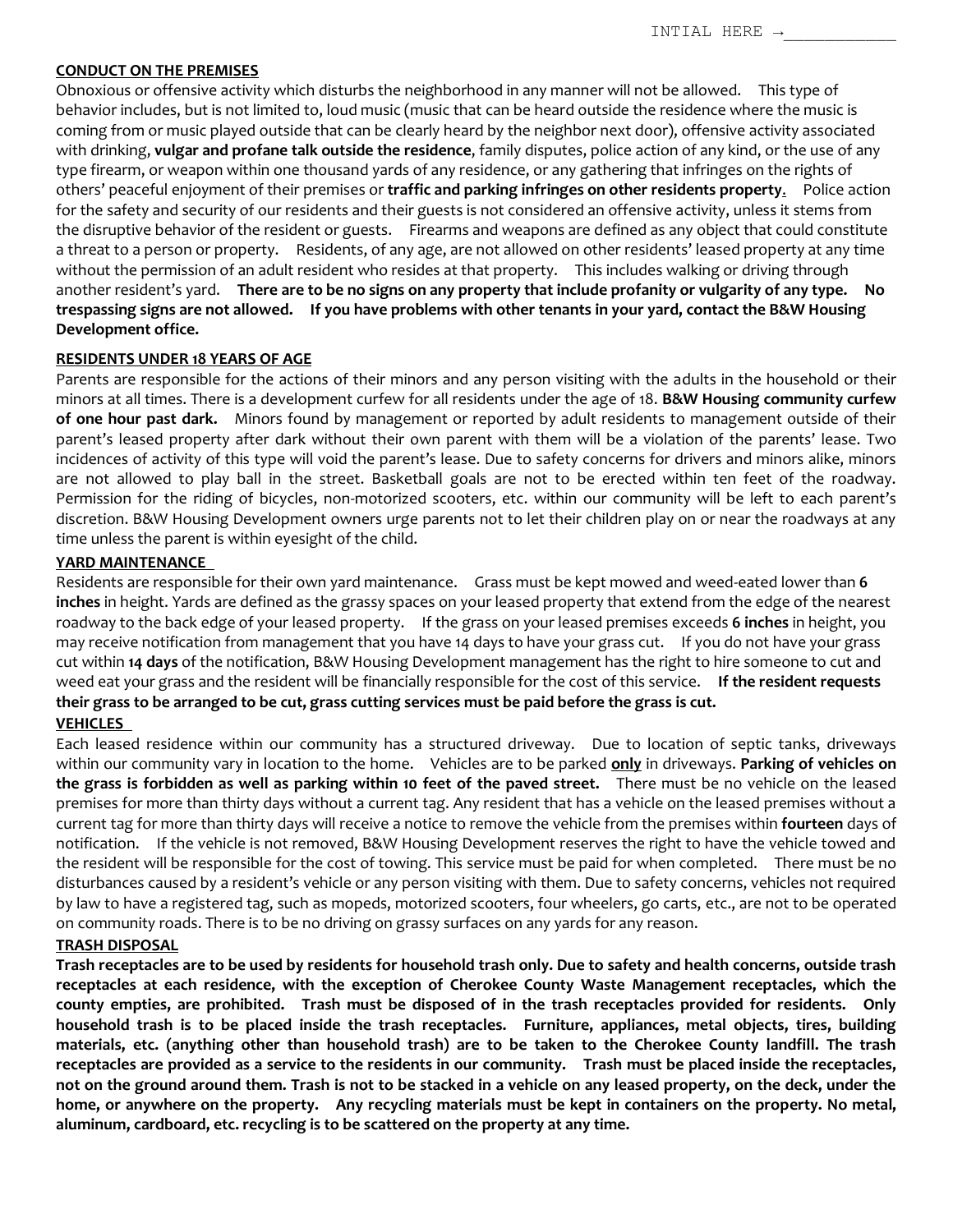# **EXTERMINATING**

Leased homes within our community **will be given bait stations for insects at regular intervals at no cost to the resident**.

# **FENCES**

Fencing of leased premises will be allowed as follows: Chain link fencing will be allowed in the side to back of property. No fence from the front corner of the dwelling to the street on the front line shall be more than five foot high and should be of the split rail fence variety or picket fencing. Fences are prohibited if made of concrete, cinder block, lumber scraps, slabs, barbed wire, chicken wire, hog wire, or briar type plantings. All fences must be installed to a professional standard. Privacy fencing is only allowed around swimming pools.

# **SWIMMING POOLS AND RECREATIONAL EQUIPMENT**

Swimming pools of any type are allowed only when leasing resident has provided B&W Housing Development management with proof of liability coverage on the pool. **Pools must be placed in the backside of the property behind the leased home.** Due to safety concerns, pools must have fences around them with a locking gate. Fencing around pools, with the added exception for privacy fencing, is explained in the above section titled**, "Fences".** Residents must meet all state and local health ordinances pertaining to pools. Any violations of health ordinances will be noted and the proper DHEC officials will be notified. If there is more than one occurrence, the resident will have **fourteen days** to remove the pool from the premises. Pools must not be placed over septic tanks. Wading and "kiddy" pools are not to be placed on decks. Residents assume all liability for recreational equipment (swing sets, trampolines, etc.) placed on the leased premises. **Recreational equipment must be placed in the rear of the leased property behind the residence.** Insurance provided to contract for deed residents does not cover anything other than the home as it was before resident moved in. Swing sets and trampolines must be placed no closer than ten feet from the side or back property line and must be located behind the residence. Construction on the leased property must be approved by B&W Housing Development in writing. Tire swings are not allowed to hang from trees.

# **EXTERIOR MAINTENANCE AND APPEARANCE OF LEASED AND CONTRACT FOR DEED HOME**

Curtains or blinds must be placed on each window of the leased residence within **14 days of occupancy and remain on each window.** Sheets, towels, etc. are **not** appropriate window coverings. Residents with a contract for deed, must clean and repair the exterior of the home, **replace damaged siding**, replace damaged brick vents, and repair roof shingles or Kool-seal metal roofs as needed. All homes within the B&W Housing Development community are required to have brick underpinning. **Christmas lights must be taken off the exterior of property within B&W Housing Community no later than January 31st .** 

# **INTERIOR MAINTENANCE OF LEASED HOME**

Residents must report any maintenance problem immediately. Management will have the problem taken care of in a timely manner. By South Carolina Landlord Tenant Law, if there is a problem reported by the resident of a leased property, B&W Housing has the right to enter the leased premises between the hours of 9am-6pm to repair the problem **(at any time for a reported emergency).** The resident has the right to be in the home at the time of the repair, but if the resident is not at home, B&W Housing staff will enter to repair the problem. If the problem is found to be from misuse of the premises, improper heating, or failure of the resident to report the problem in a timely manner, which causes more repairs to be done than would have originally been necessary, the resident will be financially responsible for the cost of the repairs. All repair services must be paid for when done. Failure to pay for these services will result in eviction. Preventive maintenance checks will be done on heating/cooling systems in the spring and fall. B&W Housing Development management will seek legal remedies and eviction from any resident for the willful damage or destruction of property within the B&W Housing Development community.

# **ASSIGNMENT AND SUBLETTING OF LEASED PROPERTY**

B&W Housing Development allows no subletting of leased premises property under any circumstances. B&W Housing Development allows no liens or encumbrances of any kind to be placed on the residence or lot until resident has satisfied all payments within a contract for deed. Only the management of B&W Housing Development may assign these Guidelines, rental agreements, lease agreements, or any other agreements entered into with any resident to any successor/owner of the community, and they shall remain in full force and effect and binding upon the respective parties.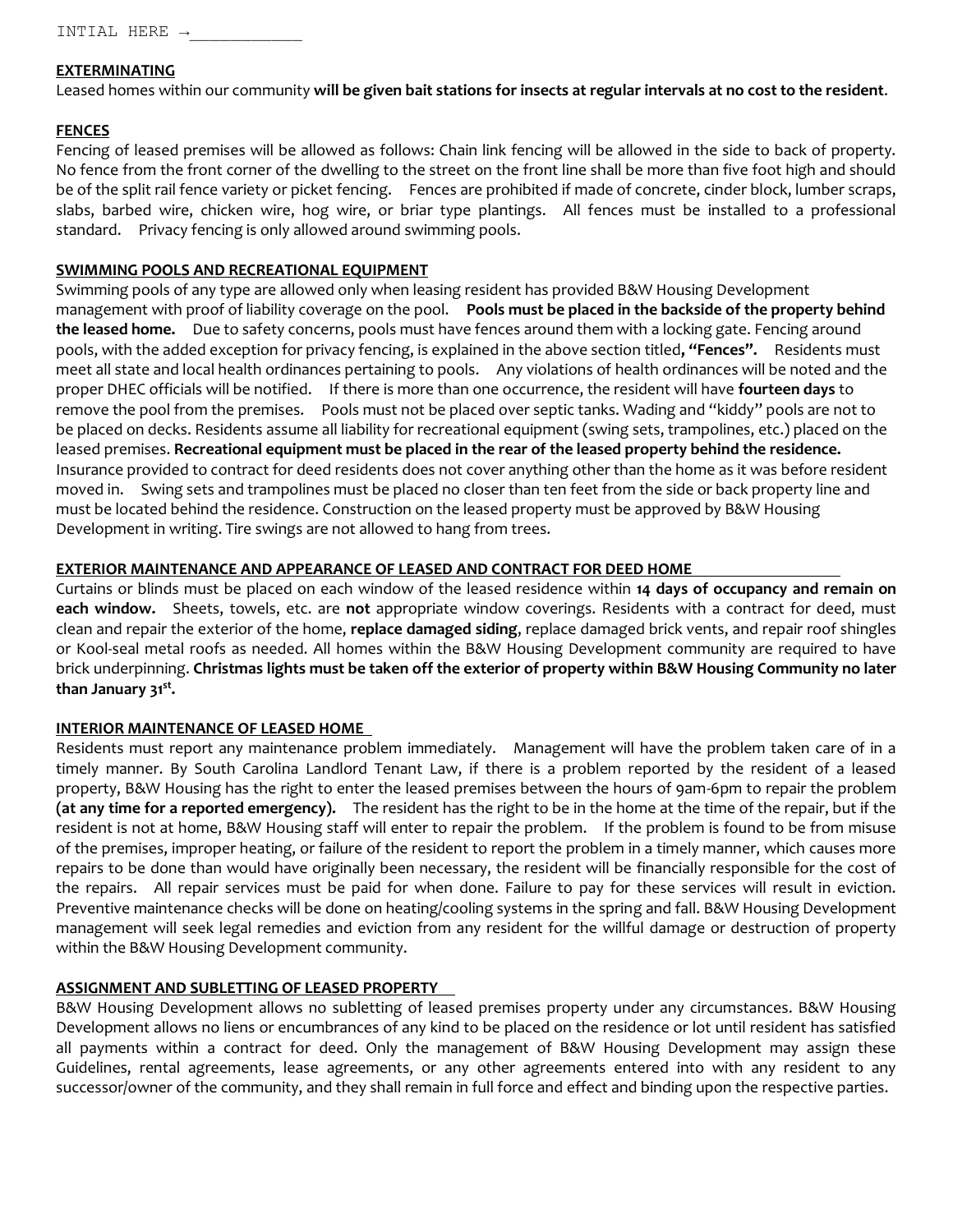#### **FAIR HOUSING**

B&W Housing Development abides by all Fair Housing Amendments of 1968 and 1988.

#### **DANGEROUS MATERIALS**

Dangerous, flammable, or explosive materials are prohibited on the premises. Any material that might unreasonably increase the danger of fire on the leased home or contract for deed home is prohibited. Lawnmower and weed-eater gasoline **are to be stored in EPA approved containers. Space or kerosene heaters are prohibited from use in any leased or contract for deed premises.**

### **ILLEGAL ACTIVITIES**

Residents, any member of the household, or any visitor to the residence, shall not engage in any illegal activity of any type, including, but not limited to drug related criminal activity whether leasing or contract for deed. The term drug related activity means the illegal manufacture, sale distribution, use, possession, or possession with intent to distribute, manufacture, sell or use an illegal substance. Any resident convicted of any offense that would constitute a threat to the health, safety, quiet and peaceful enjoyment of the premises or welfare of other residents or property will be evicted. Persons with a contract for deed may have legal action taken against them for violation of guidelines.

#### **UTILITIES**

Residents are required to apply for and pay for their own utility services independent of B&W Housing Development, LLC. The utilities that service our community are Broad River Electric Cooperative and Goucher Water Company. Residents must apply for their own utilities at these companies and pay deposits as required, as well as monthly bills. The utilities for this leased home will be taken out of B&W's name on the date this lease is signed. Residents are allowed to have Charter Cable or a satellite for television service. Residents are required to arrange for and pay for this service independent of B&W Housing.

#### **SECURITY DEPOSITS**

Security deposits are deposited into a non-interest-bearing account. All security deposits must be paid by certified check, money order, debit card or cash. If you do not fulfill your lease, your deposit is not refundable. If you fulfill your lease, and decide to move, the residence will be examined, after the residents have completely removed all personal property, for damages. If the home has not been damaged in any way, the rent was **paid in full** at the time of move out, and a **30-day written notice** of intent to move was provided to the office, the security deposit will be sent to the **address the resident supplies, in writing,** to B&W Housing Development, LLC as their new mailing address. Residents who receive a refund of their security deposit, in full or partial, will receive an itemized statement from B&W Housing within 30 days of turning in the keys. If you are asked to move for lease violations, your security deposit is not refunded. Upon execution of contracts for deed, residents deposit with B&W Housing Development management a sum classified as a down payment on the residence and lot. Any payments toward a down payment are nonrefundable under any circumstances.

#### **LEASE TERMS**

Standard leases are twelve-month leases. If residents do not fulfill their lease, its execution is legally enforceable. Any resident who desires to stay after the lease term has expired must notify B&W Housing Development management in writing within thirty days of the end of the lease term. **If residents do not notify management, it will be assumed that the residents will vacate the premises at the end of the lease**. If a 30-day written notice of intent to move is not provided to the office, it will void any security deposits paid. **Management reserves the right not to offer a lease extension or renewal on leases for any reason.**

#### **PAYMENTS AND LATE FEES**

Rent payments and contract for deed payments are to be paid in the B&W Housing Development office, located at 597 Oakdale Road, Cowpens, S.C. Due dates for rental payments/contract for deed are stated in each resident's lease/contract for deed. If payments are to be paid weekly, they are due on Friday of each week. If these payments are not paid in full, a late fee, amount stated in the lease, will be added on Mondays after close of business. On monthly payments, late fees will be added five days **following** the due date and every five days thereafter until paid in full.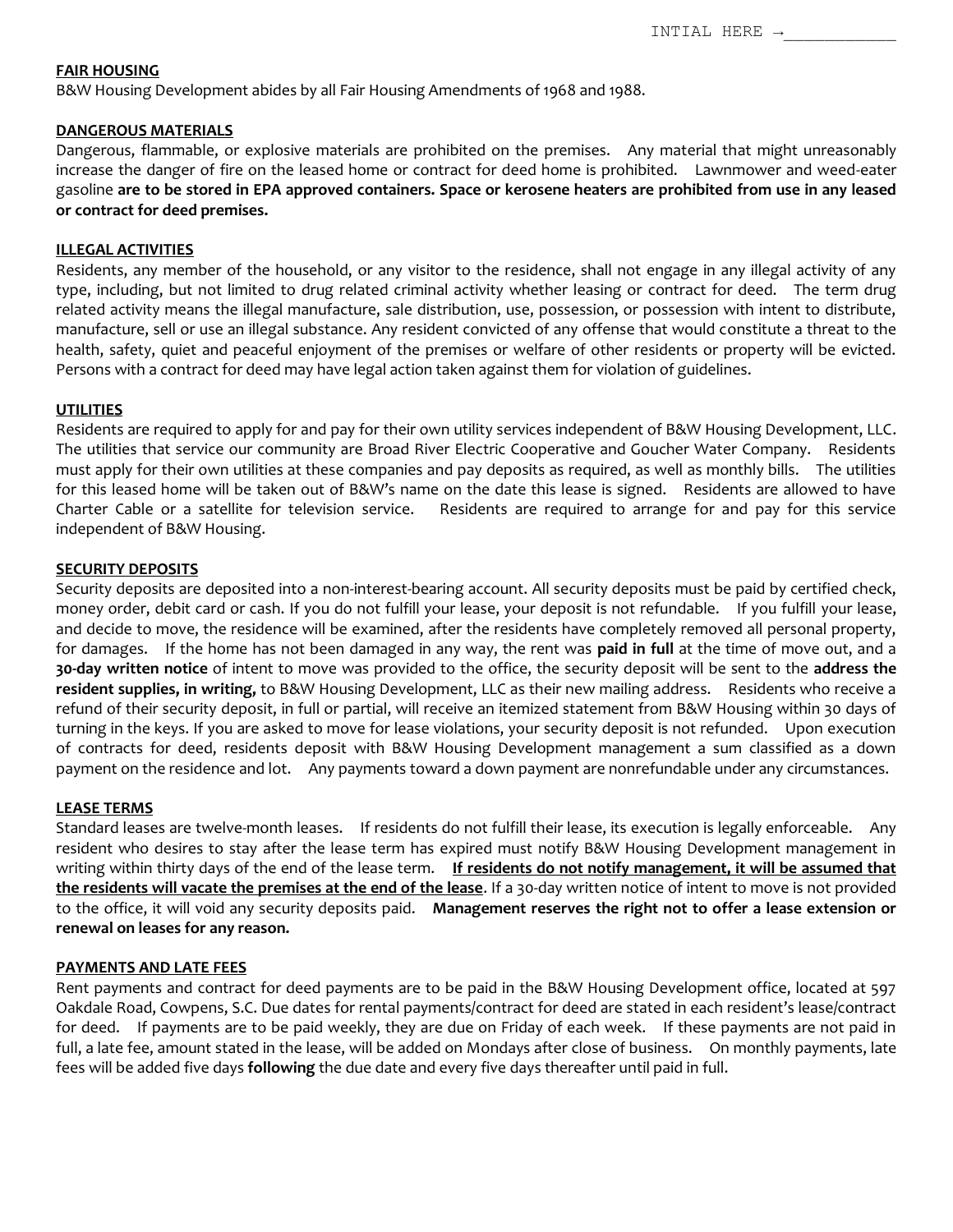INTIAL HERE →\_\_\_\_\_\_\_\_\_\_\_

## **HEALTH AND SAFETY**

Leased homes and contract for deed homes must, at all times, be kept in a safe and sanitary condition during the term of the lease. The residence and property connected to the home must be free of dirt and debris, free of standing puddles of water, and the grass must be kept mowed. There can be nothing on the property, at any time, that would constitute a health or safety risk by B&W Housing Development management or their insurance company. All residents must abide by all Cherokee County and B&W Housing Development health and safety codes.

## **GARAGES AND OUTBUILDINGS**

One outbuilding per leased property is allowed. There shall be no outbuilding larger than 16 feet wide x 20 feet long. It must have a shingled roof no taller than the residence. Outbuildings are for storage of yard maintenance and personal items only. One garage or carport per residence is allowed. Garages must be no larger than 24 feet wide x 24 feet long. It must have a shingles roof no taller than the residence. Garages are for the storage of automobiles and motorized vehicles only. Metal carports must be no larger than 24 feet wide x 24 feet long, with a metal roof no taller than the residence. Residents must have the written approval of B&W Housing Development management as to size, location of building, and aesthetics of building before construction of any outbuilding, garage, or carport is started. If approval is not obtained from management, and the building is erected without heed to the restrictive sizes, aesthetics, location, and usage, B&W Housing Development management will notify the resident of the violation and give **fourteen** day notice to cure the problem. B&W Housing Development reserves the right to remove the building from the premises if the problem is not taken care of at the end of that **fourteen**-day period.

## **CLOTHESLINES**

Outside clotheslines are permitted on leased property under the following conditions:

The poles must be of wood or metal. The poles must be painted with no rust. The clothesline must not be longer than 25 feet and no higher than seven feet. The clothesline must be constructed on the rear of the property, further from the front road than the leased residence. Deck rails, bushes, porches, etc. are not to be used to hang clothes outside under any circumstances. B&W Housing Development reserves the right to remove any clothesline, if after notice, the resident has not, within **fourteen** days, conformed to the described clothesline criteria. Clothes are not to be left on the clotheslines overnight.

### **ADDRESSES**

Cherokee County requires the address of each residence to be posted on the home in three-inch numbers, located in such a way that they are easily visible from the street for emergency vehicles. B&W Housing Development staff have furnished residence numbers on all leased/contract for deed homes.

### **MAILBOXES**

All private roads within the B&W Housing Development community have mailboxes for resident use on sections of posts near the opening of the road. These mailboxes are furnished with the residence number on them. Mailboxes within the community are for U.S. Postal delivery only. Residents who supply their own mailboxes on Oakdale Road, Deer Creek Court, and Acorn Drive must keep them in good condition at all times. If the mailboxes are metal, they must be kept painted, with no rust showing on them. Residents, their children, or any person visiting with them is not allowed to open and /or remove any mail from a mailbox that is not expressly furnished for their leased home or permit or commit injury to any mailboxes they have not bought or installed.

### **COMPLAINTS**

Complaints concerning matters pertaining to resident's violations of lease/restrictions will be handled by the B&W Housing Development property manager in charge. Complaints from residents will be taken in writing during regular office hours and handled accordingly.

# **CONSTRUCTION AND LANDSCAPING**

B&W Housing Development encourages residents in the community to plant trees, bushes, shrubs, flowers etc. on their leased property. However, before residents dig further than twelve inches into the soil, they are required to check with the utility companies to make sure no lines will be cut by digging. If lines are cut, the resident will be financially responsible for repairs. Residents must check with B&W Housing Development management to be sure they are not planting trees on the septic tank. All trees and flowers planted by residents become a part of the property. Should the resident move, all plantings must remain!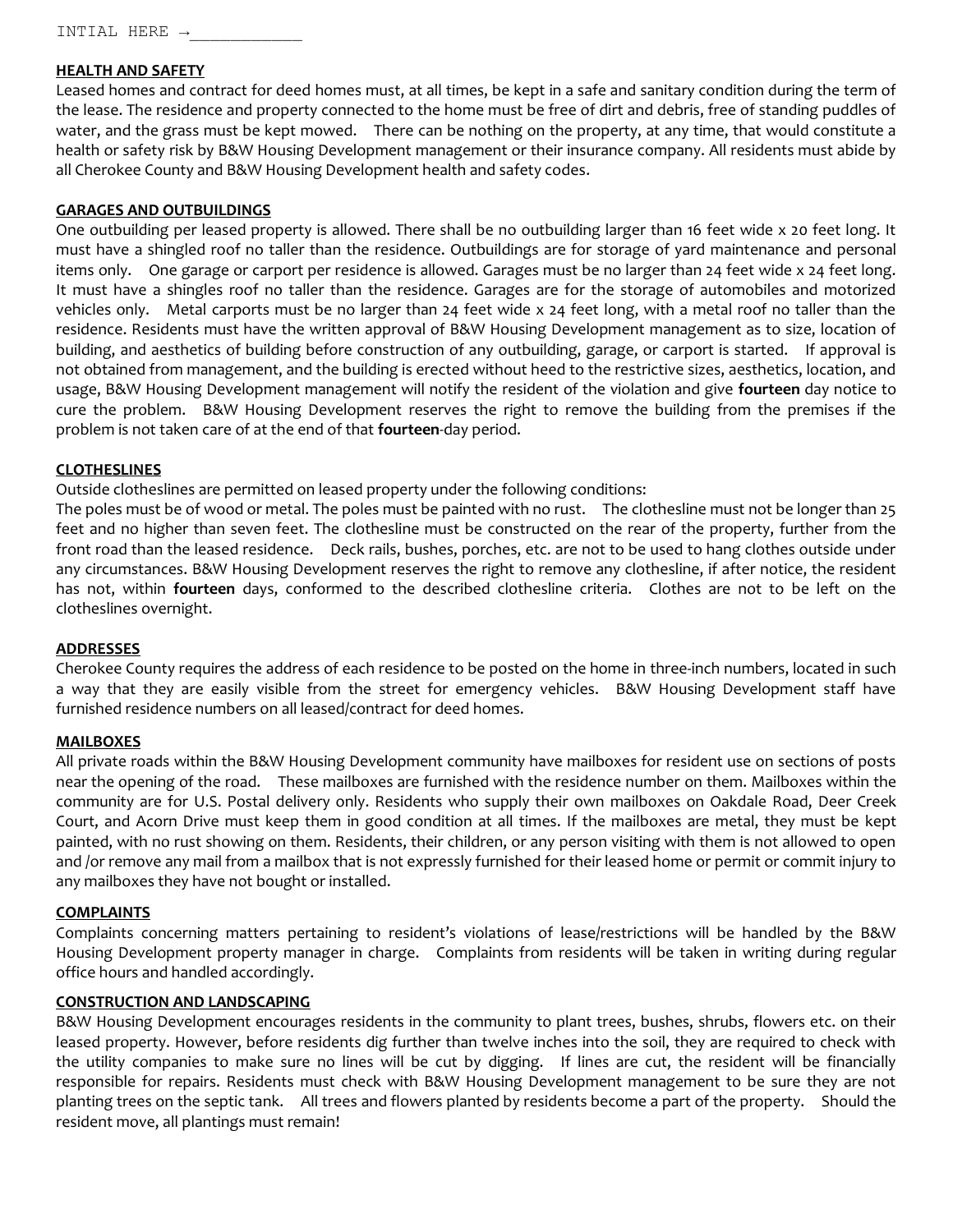## **DEBIT CARDS**

B&W Housing Development now accepts debit cards. No credit cards will be accepted! All debit card transactions must be made in person, by the person whose name is printed on the card. B&W Housing will not accept debit cards from children or family members for any resident. There will be no exceptions to this rule. Debit card transactions cannot be done over the phone. All debit card transactions must be done in person, in our office, during business hours.

#### **RIGHTS OF MANAGEMENT**

The rights of the property manager contained within the Guidelines are cumulative, and should the property manager fail to exercise any right, at any time, it shall not serve to void other rights. Any waiver by the property manager should not be interpreted as a further waiver of that or any other guideline.

#### **REFERRALS**

Existing residents who refer qualified applicants, who are approved for leasing or contract for deed, and who pay their deposit or down payment, and move in will receive a credit of \$250.00 towards their rent. The applicant must inform B&W Housing Development management of the referral when the application for residency is turned into the office.

#### **ABANDONMENT**

If, at any time, during the term of the lease, resident abandons the leased residence or any part thereof, B&W Housing Development management may, at their option, enter the home by any means without liability for any prosecution therefore and without becoming liable to resident for damages for any payment of any kind whatsoever and may, at their discretion, relet the home or any part thereof for the whole or any part of the then unexpired term and may receive and collect rent payable by virtue of such reletting and , at management's option, hold resident liable for any difference between the rent that would have been payable under the lease during the balance of the unexpired term, if this lease is continued in force and the net rent for such period realized by management by means of reletting. If management's right of reentry is exercised following abandonment of the home by resident, then management may consider any personal property belonging to resident and left on or in the home to have also been abandoned. In which case, management may dispose of all such property in any manner management shall deem proper and is hereby relieved of all liability for doing so. Disconnection of electric utilities, for any reason, is considered abandonment.

### **DEFAULT**

If any default is made in the payment of rent or any part thereof, at the time hereinbefore specified, or if any default is made in the performance of or compliance with any other term or condition hereof, the lease, at the option of B&W Housing Development, shall terminate and be forfeited and B&W Housing Development management may reenter the leased residence and remove any personal property left there by resident. B&W Housing Development management will give written notice to resident of any default or breach. The resident will have five days to correct the default or contact management to schedule a conference. If the resident fails to correct the default or contact management within five days from receipt of written notification, B&W Housing Development will proceed with the eviction process. After eviction papers have been filed, **and at the discretion of the owner and/or property manager in charge**, a resident may correct the default by paying all sums owed to date, including all cost associated with filing the eviction action and administrative fees associated with eviction, totaling but not limited to \$100.00. **If resident has been under eviction with B&W Housing Development more than once, eviction will be carried out.**

### **SURRENDER OF PREMISES**

Resident shall quit and surrender leased premises hereby demised in as good a state and condition as premises was at the commencement of the lease.

### **CHECKS RETURNED BY THE BANK**

Any check returned by the bank it was written on, for any reason, must be paid for in cash within 48 hours of notification by B&W Housing Development management. There will be a \$35.00 service charge, added to the amount of the check. Any returned check, not paid in full within 48 hours of notice, will be turned over to the Solicitor's Worthless Check program for collection.